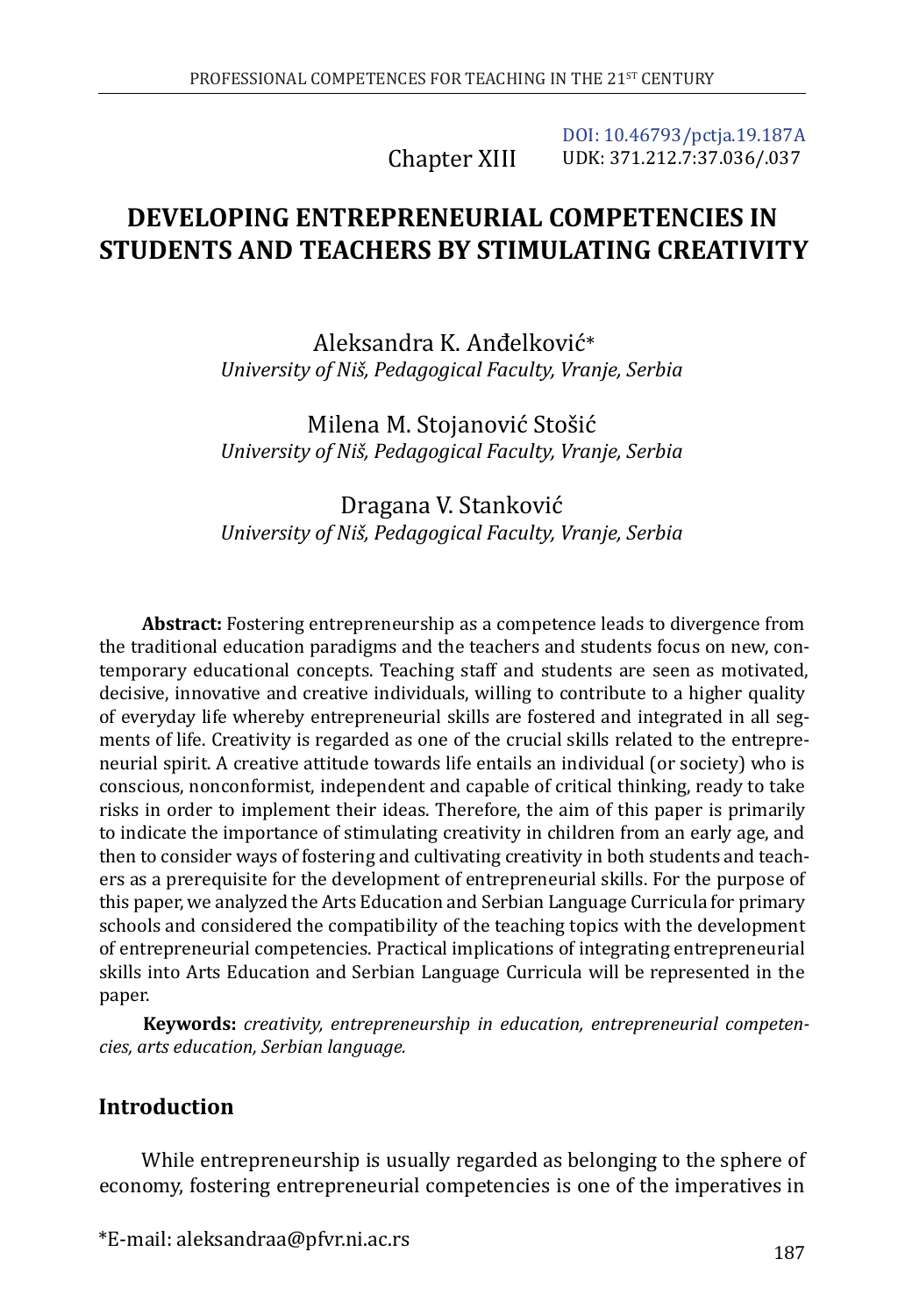conceiving modern education. Entrepreneurship education was pioneered by Shigeru Fijii, who started teaching in this field in 1938 at Kobe University in Japan (Alberti, Sciascia, Poli 2004: 5). After more than half a century, entrepreneurship in education started gaining traction in Europe, and soon become an indispensable component. Therefore, one of the goals of modern education is to foster entrepreneurial competencies in students and teachers. Entrepreneurship education require active, learner-centered pedagogies and learning activities that use practical learning opportunities from the real world (European Commission 2011: 3). In the publication *Key competences for lifelong learning*. *European reference Framework*, the European Commission highlights eight key competences, one of them being Sense of initiative and entrepreneurship (European Commission 2007: 5). There are a number of themes that are applied throughout the Reference Framework: "critical thinking, creativity, initiative, problem-solving, risk assessment, decision-taking, and constructive management of feelings play a role in all eight key competences" (European Commission 2007: 5).

Introducing entrepreneurship in education and fostering entrepreneurial competencies has become a noteworthy tendency in Serbia as well, where strategic commitments have recently been officially legislated (Zakon o osnovnom obrazovanju i vaspitanju, 2017; Zakon o srednjem obrazovanju i vaspitanju, 2017). Yet despite the efforts to implement fostering entrepreneurial competencies in education, both through theoretical systematizations and regulations, the conditions to achieve that are still lacking (Ševkušić, Stojanović, Simijonović 2018: 158). For that reason, a group of researchers (Bjekić, Stojković, Kuzmanović, Rendulić 2017: 28) advocate designing a new school subject, called Teaching Entrepreneurship, and integrating it into curricula for training and education of teachers of various profiles.

## *Entrepreneurial competences and creativity – mutually conditional*

Creativity is reckoned to be a basic capacity for survival as well as for future success; also, creativity is possible in all areas of human activity and everyone has creative capacities (NACCCE 1999). While entrepreneurship has long been recognized as an act of creativity, entrepreneurial creativity can be viewed as a process occurring in an individual who has been shaped, in part, by a range of social factors (Amabile 1996).

In a 2007 essay, Matthews analyzes the relation between creativity and entrepreneurship, provocatively asking in the title whether they are "potential partners or distant cousins". He concluded that both of them demonstrate the importance of attitudes, mindset, motivation, and that the fields of entrepreneurship and creativity are dynamic and changing. As Filllis and Rentschler (2010) pointed out entrepreneurship matches the flexible, exploratory paths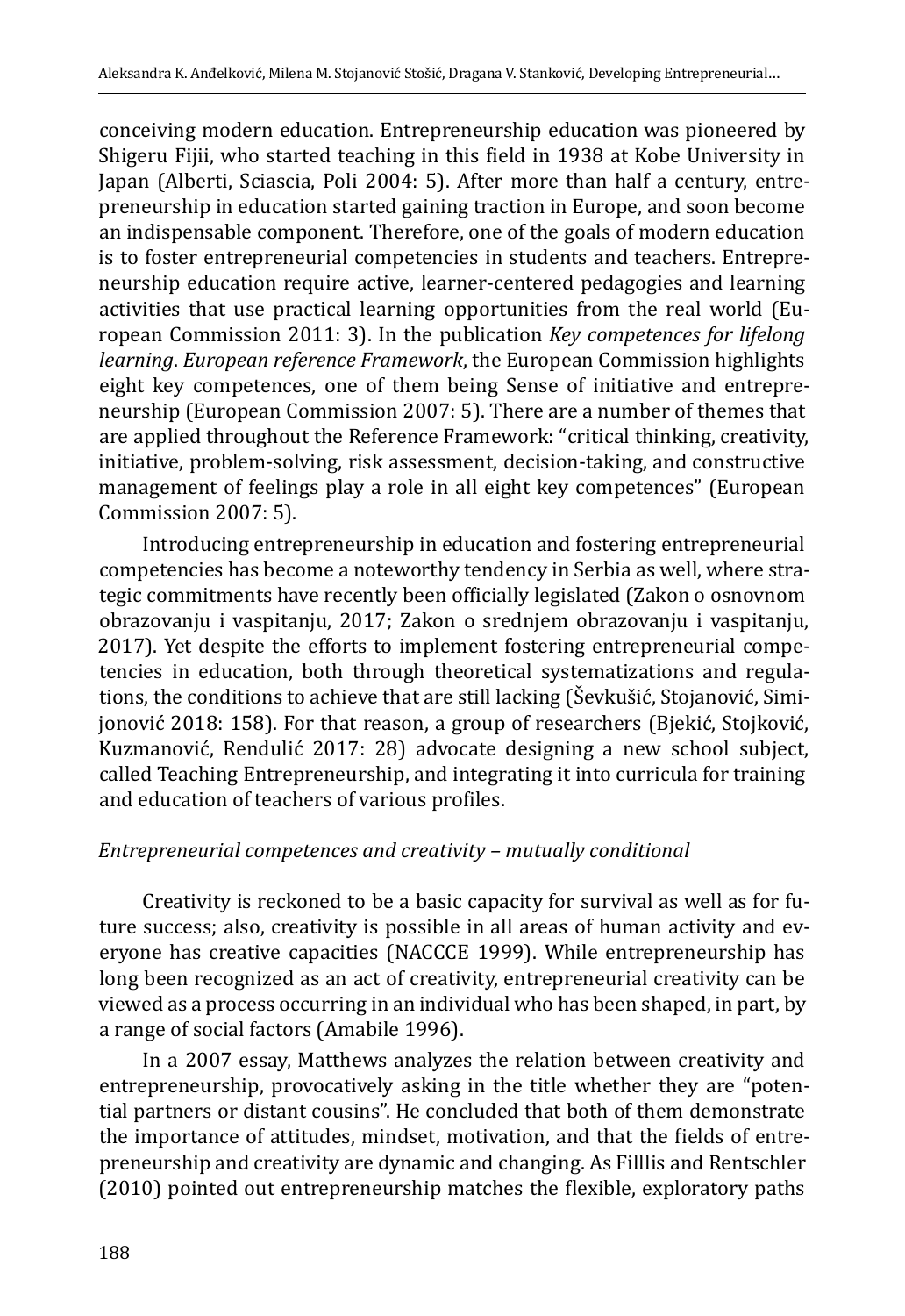of creative discovery, and entrepreneurial factors overlap with many creative characteristics such as curiosity, self-confidence, high energy levels, risk taking and vision; entrepreneurial creativity impacts throughout the lifetime of the entrepreneur, and not just during the span of the business.

In Table 1, we present a comparison of entrepreneurial competencies and characteristics of a creative personality.

*Table 1: Comparison of entrepreneurial competencies and characteristics of a creative personality*

| <b>Characteristics of a creative person</b>                                                                                                                                                                                        | <b>Entrepreneurial competences</b>                                                                                                                                                                                                                                       |  |
|------------------------------------------------------------------------------------------------------------------------------------------------------------------------------------------------------------------------------------|--------------------------------------------------------------------------------------------------------------------------------------------------------------------------------------------------------------------------------------------------------------------------|--|
| Critical thinking, humor, imagination,<br>openness to experience, intuition, idea<br>finding, innovation, creative problem<br>solving, tolerance for ambiguity indepen-<br>dence, insight (Montgomery, Bull & Ba-<br>loche, 1993). | Specific, measurable, achievable, realistic<br>and time bound goals, innovative, cre-<br>ative and hard/smart working, risk man-<br>agement, high achievement motivation,<br>moderate risk taking - not high nor low<br>(Kumar, Yogi & Singh, 2015).                     |  |
| ness, ability to adjust and improvise, cu- cent, Singh & Drnovsek, 2009).<br>riosity, ability to change the point of view,                                                                                                         | Imagination, originality and inventive- Entrepreneurial passion (Cardon, Win-                                                                                                                                                                                            |  |
| exploring alternatives and having a fluen-<br>cy of thought (Jackson, 2006).                                                                                                                                                       | Team spirit, vision, determination, im-<br>pressive and persuasive<br>appearance<br>(Bjekić at al., 2017).                                                                                                                                                               |  |
| Independence, self-confidence, noncon-<br>formism, preference for spontaneous<br>creative behavior, receptiveness to new<br>experiences (Kvaščev, 1981).                                                                           | Creativity, innovation, showing initiative<br>and risk-taking, ability to plan and man-<br>age projects in order to achieve objec-<br>tives (EC 2011).                                                                                                                   |  |
| Willingness to take risks, curiosity and<br>searching, independence in thinking,<br>persistence and perseverance, courage,<br>independence in judgment, self-starting                                                              | Independence, self-confidence, leader-<br>ship<br>(Gavrilović & Pravdić, 2017).                                                                                                                                                                                          |  |
| and initiative, a sense of humor, asking<br>questions about puzzling things, and at-<br>tempting difficult things are among the<br>most facilitative characteristics (Tor-<br>rance, according to Shaughnessy, 1998).              | Utilisation of creative business networks,<br>high motivational levels, intuition, strong<br>communication skills, ability to visualiza-<br>tion problems, flexibility and the ability<br>to break down physical and perceptual<br>barriers (Fillis & Rentschler, 2010). |  |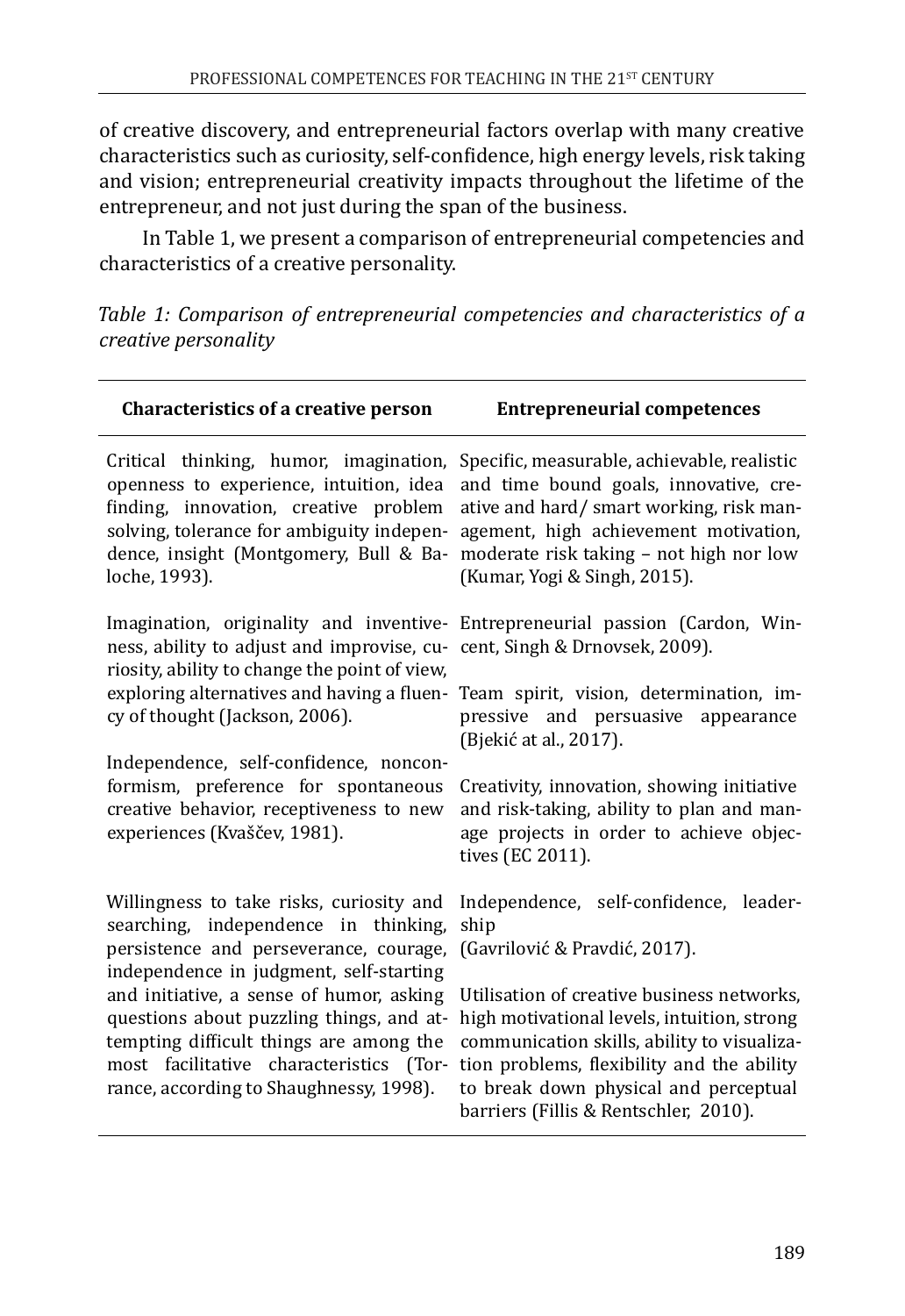## *Role of the teacher in fostering creativity and entrepreneurial approach*

Creativity in schoolchildren is to a large degree influenced by the creativity of the teacher; a highly creative teacher can exert considerable influence in developing creativity in children, and vice versa (Škorc 2012).

However, even though there are many exceptionally creative teachers, most schools retain too many features which are fundamentally uncreative (Lucas 2001). Meanwhile, teachers agree on what constitutes a school environment conducive to fostering creativity in children: it is an environment which is stimulative and supportive, open, flexible, student-oriented, supporting personality development, different modes of thinking, learning, and skills necessary for creative thinking (Andiliou, Murphy 2010, according to: Maksić, Pavlović 2014); it encourages inventiveness, welcomes refining and pursuing one's interests, and cultivates the inner drive towards exploring (Sternberg, Grigorenko, Singer 2004).

Ken Robinson, as one of the global scholarly authorities in the field of creativity and education, holds that educational systems in the majority of countries worldwide are not invested in developing creative skills and abilities, for various reasons: disproportionate focus given to certain skills based on predefined rules (critical reading, writing, mathematics, etc.); arts subjects typically ranked at the bottom of the school subject hierarchy; reliance on various types of assessment, such as standardized tests, which are not always suitable for creative subjects (Robinson 2009). Similarly, Beghetto and Plucker argue that the creative process, both for students and teachers, is inhibited when the educational system is dominated by transmission of content which is uniformly prescribed by education authorities, through curricula and national school programs (Beghetto, Plucker 2006). A study by Aljughaiman and Mowrer-Reynolds (after Gralewski 2016) found that every other teacher feels incapable of inspiring creative behavior in the classroom; the authors believe that one reason might be that the teachers are insufficiently trained in creativity theories. Maksić (2006) proposes a whole set of methods and techniques for stimulating creativity in schools, ranging from modifying the curricula, individual subject contents, and specific teaching methods, to ultimately reimagining and redefining the entire cognitive process.

Classroom experience shows why these tasks are particularly demanding. Inspiring and cultivating creative behavior require a more active input from both teacher and students, and a more qualified class preparation. This eventually renders the classroom work considerably more complex.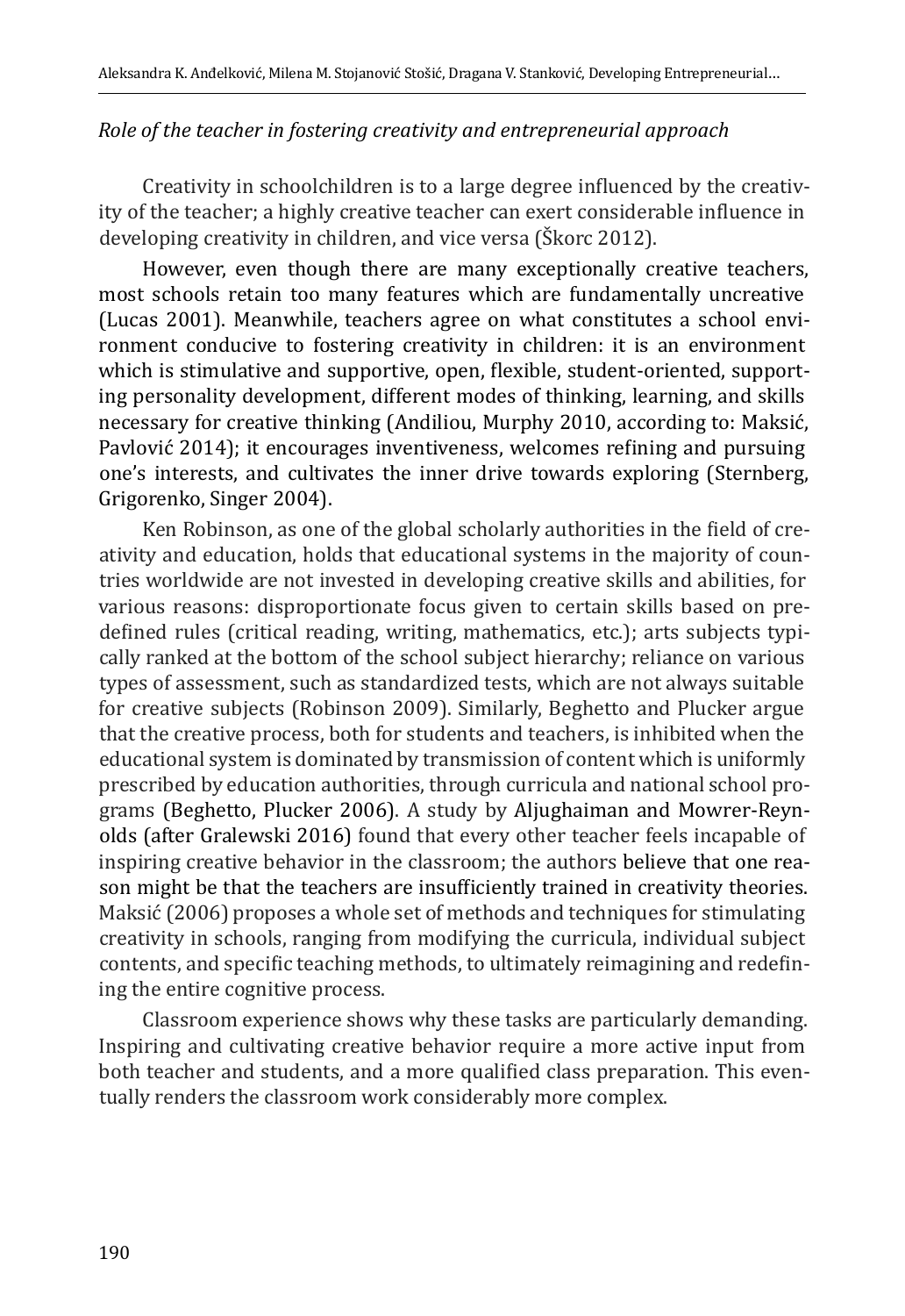# **Method**

The research methodology follows the qualitative approach, with the body of data consisting of texts based on a subjective approach. Since our goal is to research stimulating creativity of students and teachers as a basis for developing entrepreneurial competencies, we analyzed several sources. One is the official government document titled Rulebook on standards of teacher competencies and professional development, issued in 2011 (hereafter, the Competencies Rulebook); the second is the curriculum description of the Arts Education subject as detailed in the national school program by the Ministry of Education. We next analyzed teacher competencies prescribed in the Rulebook by following the competencies in four selected areas, as well as lecture units from the class preparation guide in the Arts Education textbook published by Klett, by following the goals, the assignments, and the outcomes. On the tables below we list some examples of teacher competencies and lecture units for the Arts Education subject  $(1^{st}$  and  $2^{nd}$  grade) and for the Serbian Language subject  $(4<sup>th</sup> grade)$  which aim at fostering entrepreneurial competencies by means of stimulating creativity.

We asked three research questions:

- 1. To what extent does the Competencies Rulebook include developing creative skills and entrepreneurial competencies?
- 2. Which specific contents from the first- and second-grade Arts Education lecture units contribute to developing creative skills and entrepreneurial competencies?
- 3. Which specific contents from the fourth-grade Serbian Language lecture units (grammar, literature, composition) contribute to developing creative skills and entrepreneurial competencies?

We set out with three working hypotheses:

- − The current Competencies Rulebook affords only a limited space to developing creativity and fostering entrepreneurship;
- − The most opportunities for developing creativity and fostering entrepreneurship is offered by the Arts Education subject.
- − The least opportunities for developing creativity and fostering entrepreneurship is offered by the grammar instruction.

## *Results and discussion*

In Table 2 we present the analysis of the Competencies Rulebook, according to the first task.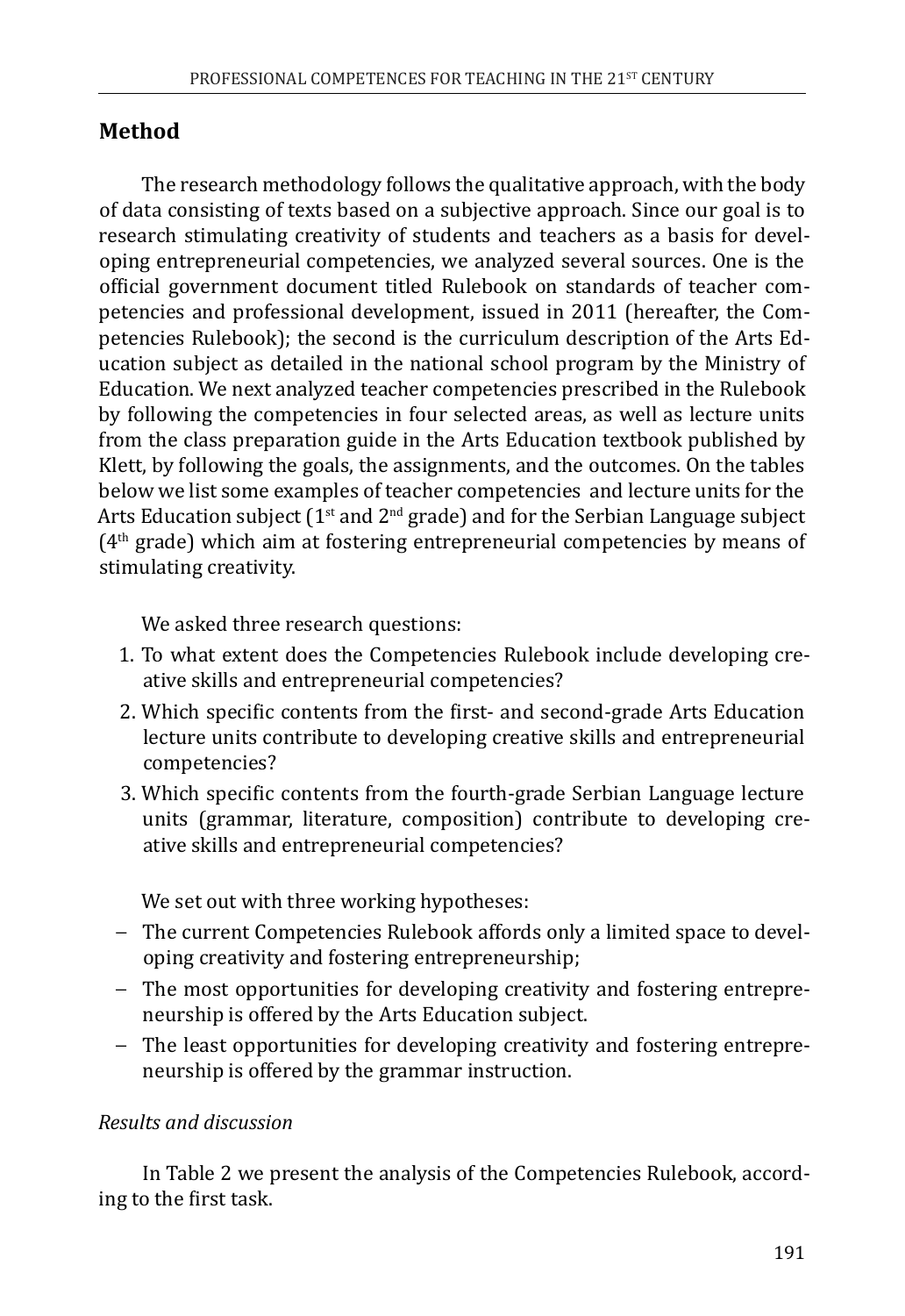| Table 2: Outline of compatibility between the Competencies Rulebook and the     |  |
|---------------------------------------------------------------------------------|--|
| possibilities for developing creative skills and entrepreneurial competences in |  |
| teachers                                                                        |  |

|                                                                                                           | <b>Skills</b> | Planning                                                                                                                                                    | Implementation                                                                                                                                                                                                                          | Evaluation | Self-im-<br>prove-<br>ment |
|-----------------------------------------------------------------------------------------------------------|---------------|-------------------------------------------------------------------------------------------------------------------------------------------------------------|-----------------------------------------------------------------------------------------------------------------------------------------------------------------------------------------------------------------------------------------|------------|----------------------------|
| Competencies<br>in the field, sub-<br>ject, and teach-<br>ing methodol-<br>ogy (of total 26<br>sub-items) | $\prime$      | Planning and<br>structuring<br>the workload,<br>ensuring that<br>the content<br>is accessible<br>(approach-<br>able, com-<br>prehens-ible,<br>interesting). |                                                                                                                                                                                                                                         |            |                            |
| Competencies<br>in instruction<br>and learning<br>(of total 21<br>subitems)                               | $\sqrt{2}$    | Planning stimu-<br>lation of critical.<br>analytical, and<br>divergent<br>thinking.                                                                         | Continually<br>stimulates the<br>development and<br>application of<br>various cognitive<br>skills (identifying<br>problems, solving<br>problems, making<br>decisions) and<br>forms of thinking<br>(critical, analytical,<br>divergent). | $\prime$   | $\prime$                   |
| Competencies<br>in supporting<br>personality<br>development<br>in students (of<br>total 21 sub-<br>items) | 7             | Planning var-<br>ious activities<br>to stimulate<br>creativity and<br>initiative in<br>students.                                                            | 7                                                                                                                                                                                                                                       |            | $\prime$                   |
| Competencies<br>in communica-<br>tion and collab-<br>oration (of total<br>20 subitems)                    | T             | Designs situa-<br>tions and activi-<br>ties that enable<br>application of<br>communication<br>skills.                                                       | Participates<br>actively and con-<br>structively in the<br>school life<br>-Actively partici-<br>pates in teamwork.                                                                                                                      | $\prime$   | $\prime$                   |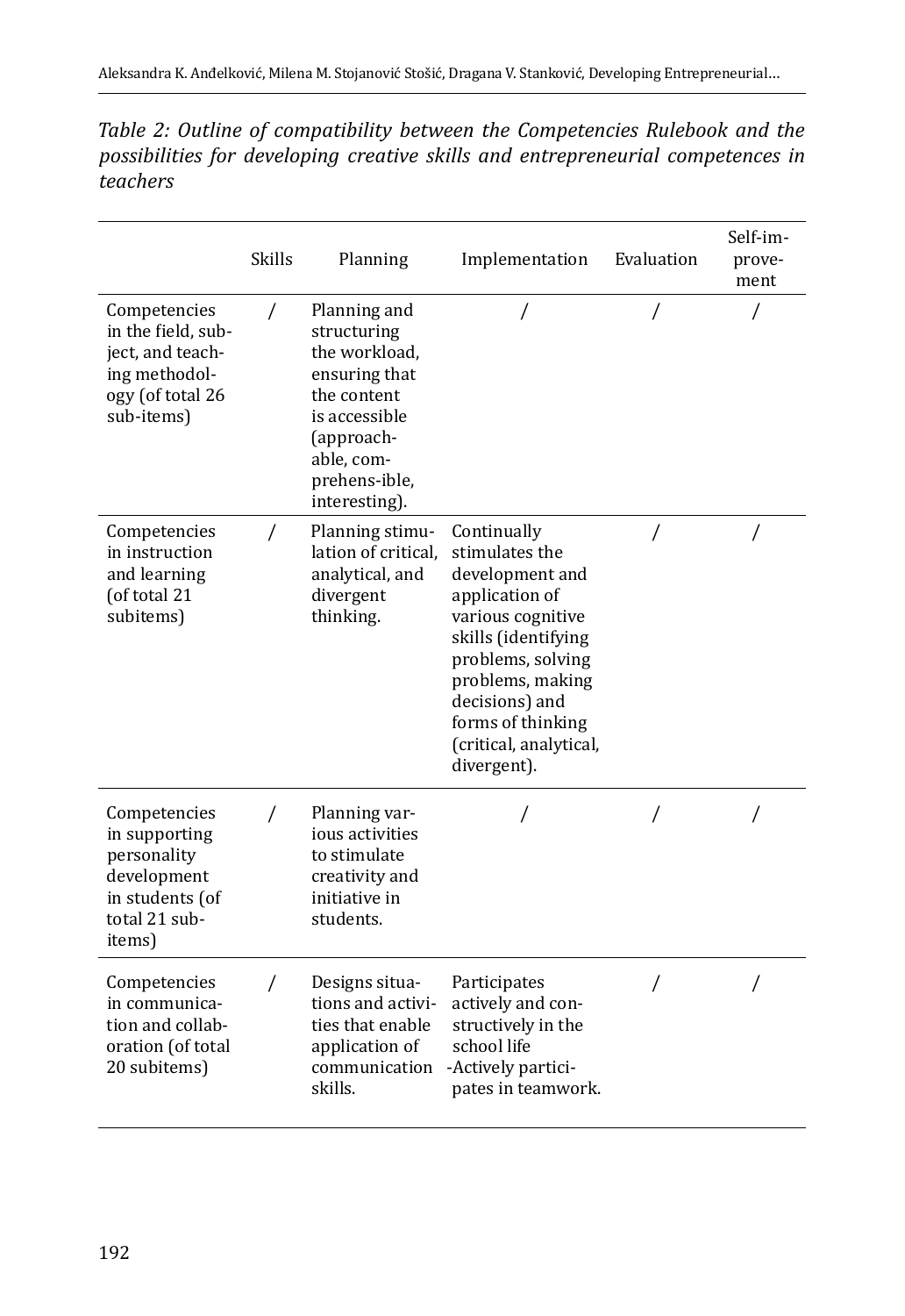In the Introduction, the Competencies Rulebook (2011: 2) emphasizes the importance of preparing students for life in modern society by developing general competencies and specific knowledge and skills. Our analysis of the Rulebook demonstrates that all areas of competencies required for teachers are dominated by content learning, instruction skills, and psychological and pedagogical competencies, at the expense of creative skills, which are extremely underrepresented. The many creative skills and entrepreneurial competencies listed in Table 1, such as creativity, taking initiative, project management, critical thinking, nonconformist, independence, consistence, courage, go virtually unrecognized as competencies that a teacher might need. In other words, the Rulebook's preference for certain competencies makes the role of the teacher just as traditional and conservative as the much-criticized traditional and passive position of the student.

In Table 3 we present 7 lecture units from the Arts Education subject course contents. Since in all Arts Education course contents the possibility for stimulating the characteristics and competences under scrutiny is invariably omnipresent, these ones in particular we chose deliberately randomly.

| <b>LECTURE</b><br>UNIT                            | GOAL                                                                                                                                                                           | ASSIGNMENTS | LEARNING<br><b>OUTCOMES</b>                                                                                                                                                                                                                                                                                                                                                                                                                                                                                                                                                           |
|---------------------------------------------------|--------------------------------------------------------------------------------------------------------------------------------------------------------------------------------|-------------|---------------------------------------------------------------------------------------------------------------------------------------------------------------------------------------------------------------------------------------------------------------------------------------------------------------------------------------------------------------------------------------------------------------------------------------------------------------------------------------------------------------------------------------------------------------------------------------|
| $1st$ grade                                       |                                                                                                                                                                                |             |                                                                                                                                                                                                                                                                                                                                                                                                                                                                                                                                                                                       |
| DRAWING AN<br><i>IMAGINED</i><br><i>CHARACTER</i> | Independent<br>and creative<br>application of<br>adopted con-<br>cepts, knowl-<br>edge, and<br>skills in the<br>creative pro-<br>cess; express-<br>ing critical<br>viewpoints. |             | Individual and team<br>work; curiosity and<br>promptness to inquire<br>and discuss a theme or a<br>problem;<br>applying original ideas<br>and different methods in<br>discussing and conclud-<br>ing; finding and system-<br>atizing information from<br>different sources;<br>combining acquired<br>knowledge and skills<br>with other course con-<br>tents and applies them<br>visually;<br>experimenting and<br>exploring expressive<br>possibilities of visual<br>technique;<br>exhibiting inventive-<br>ness, diverging from the<br>existing and prescribed,<br>pursues changes. |

*Table 3: Arts Education subject course contents.*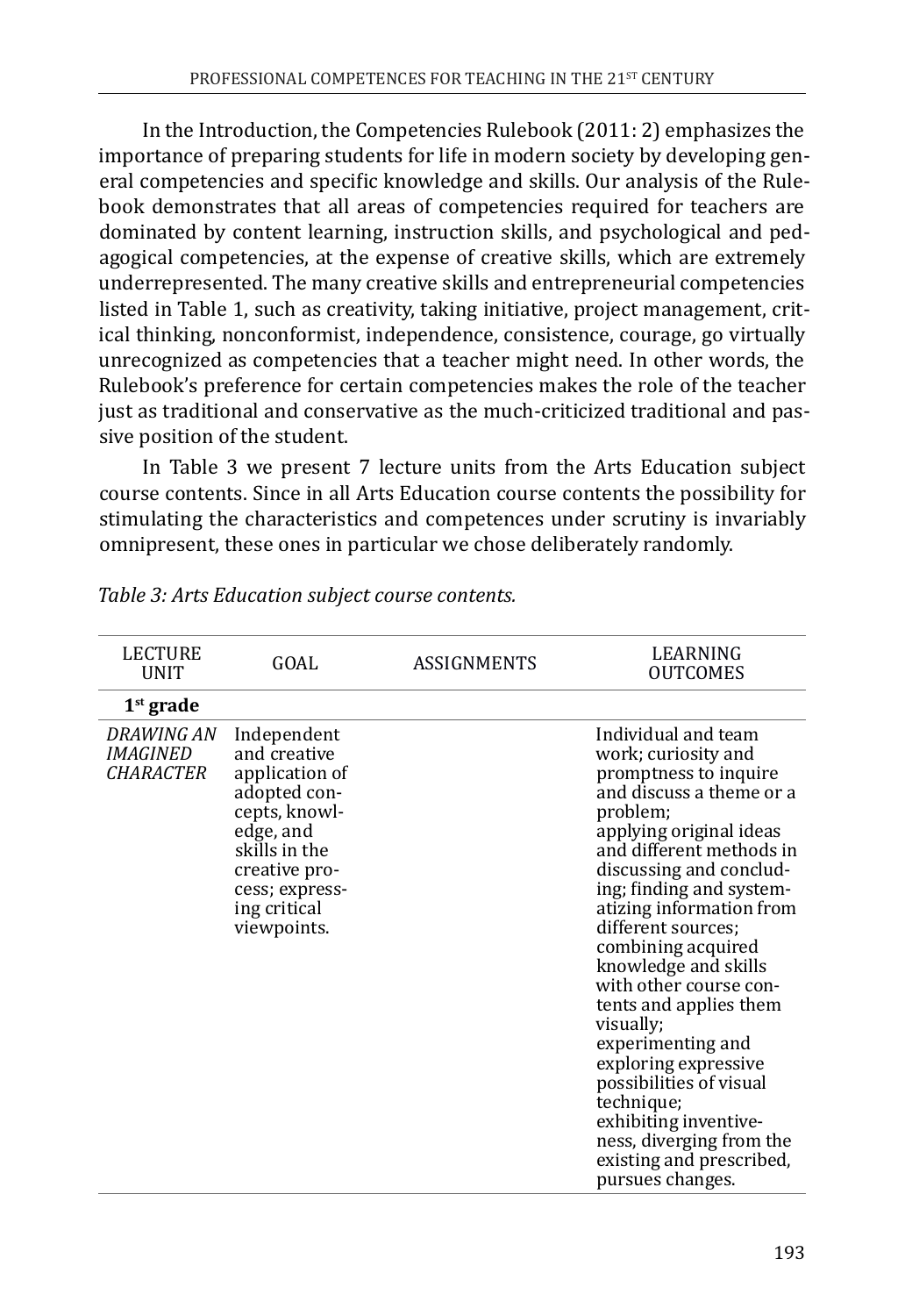| <b>HOW DARK-</b><br>NESS BE-<br><i>CAME LIGHT</i> | Developing strategies for<br>finding different solu-<br>tions in their own work;<br>Communicating and<br>spontaneously ex-<br>pressing their attitudes,<br>thoughts and feelings,<br>verbally and through<br>visual media;<br>Conceiving and produc-<br>ing creative solutions<br>and original ideas<br>visually:<br>Finding unusual, para-<br>doxical points of view on<br>familiar phenomena. |
|---------------------------------------------------|-------------------------------------------------------------------------------------------------------------------------------------------------------------------------------------------------------------------------------------------------------------------------------------------------------------------------------------------------------------------------------------------------|
|                                                   |                                                                                                                                                                                                                                                                                                                                                                                                 |

| $2nd$ grade                                                                                                        |                                                                                                                                 |                                                                                                                                                                                                                                                                                                                                                   |                                                                                                                             |
|--------------------------------------------------------------------------------------------------------------------|---------------------------------------------------------------------------------------------------------------------------------|---------------------------------------------------------------------------------------------------------------------------------------------------------------------------------------------------------------------------------------------------------------------------------------------------------------------------------------------------|-----------------------------------------------------------------------------------------------------------------------------|
| ON THE<br><i>MEADOW</i>                                                                                            |                                                                                                                                 | Enabling students to give<br>an interesting, visu-<br>al-aesthetic dimension<br>(developing creativity,<br>imagination).<br>Cultivating curiosity,<br>insistence, perseverance;<br>stimulating a sense of<br>creativity and sensitivity<br>to aesthetic phenomena;<br>Independently structur-<br>ing a visual composition<br>of one's own choice. | Independently structur-<br>ing a composition and<br>assembling individual<br>parts into a unity.                            |
| MAKING<br>A MAGIC<br><b>WORLD</b> (A<br>COMPOSI-<br><b>TION OF HET-</b><br><i>EROGENEOUS</i><br><i>MATERIALS</i> ) | Stimulating<br>students to<br>follow up on<br>visual and tac-<br>tile perception<br>by developing<br>a sense of<br>composition. | Developing originality<br>by recombining familiar<br>forms to achieve new and<br>original result;<br>Stimulating the develop-<br>ment of creative obser-<br>vation:<br>Creating new objects by<br>assembling the existing<br>ones.                                                                                                                | Assembling materials<br>by different procedures,<br>with different instru-<br>ments and materials for<br>visual production. |
| <i>LABEL FOR A</i><br>CONTAINER –<br><i><b>JUICE BOTTLE</b></i><br>(PACKAGING)                                     | Developing<br>combinatory<br>imagination<br>and a sense of<br>decoration.                                                       | Stimulating individual<br>and collective creativity<br>through play;<br>Developing a combinato-<br>ry reasoning and imagi-<br>native solutions.                                                                                                                                                                                                   | Independently reshap-<br>ing homogeneous mate-<br>rials, making, decorating,<br>and packing.                                |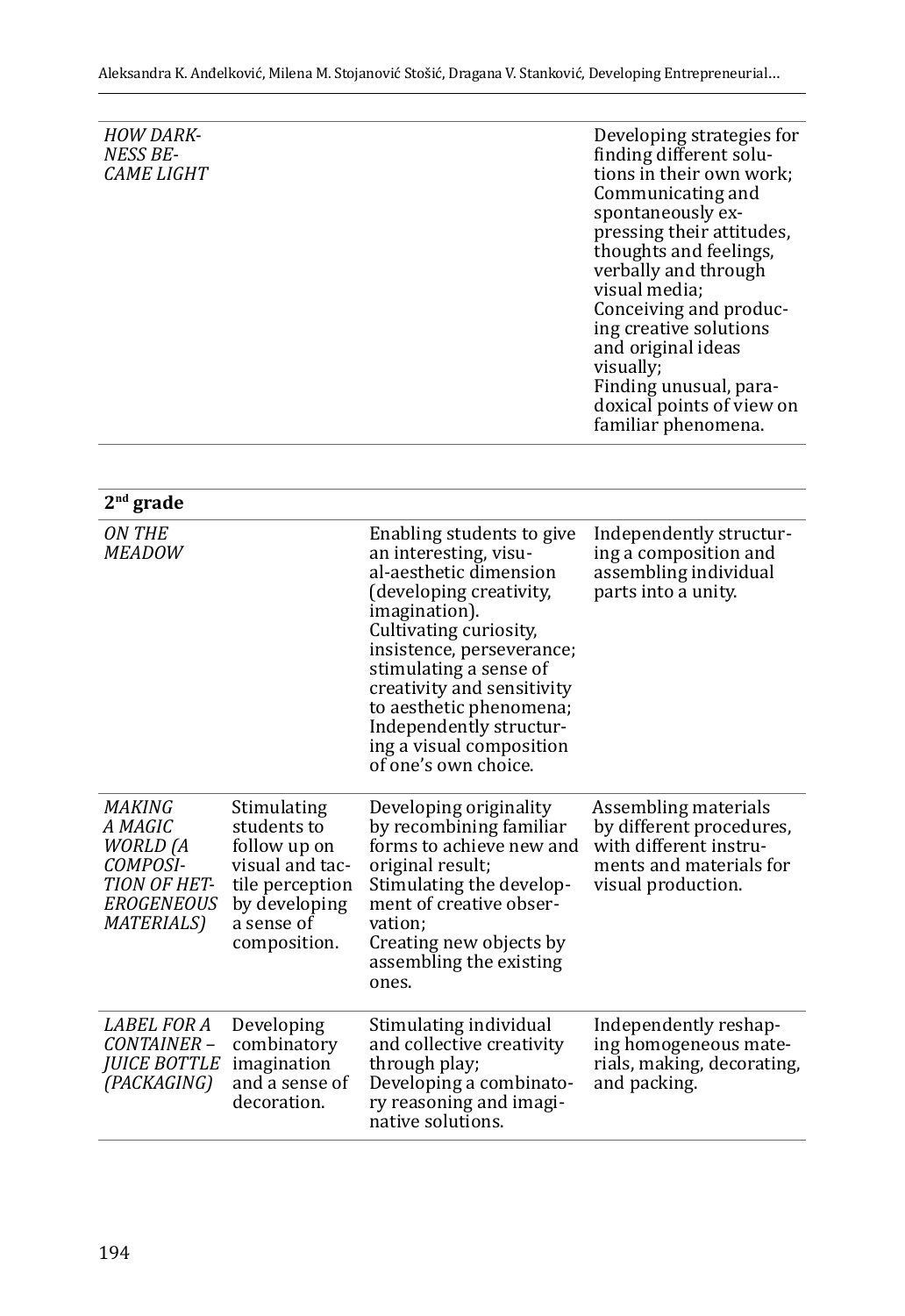| CONSTRUCT-<br>ING THE<br><b>SCENERY</b><br><b>FOR STAGING</b><br><b>A THEATER</b><br>PLAY "THE<br>RAVEN AND<br>THE FOX" | Learning to<br>make the scen-<br>ery from vari-<br>ous materials<br>and to perform<br>a play on it. | Perceiving the ambience<br>and reconstructing the<br>situation of scenic space.<br>Cultivating creativity, and<br>imaginative and unusual<br>visual approach;<br>Stimulating students to<br>express themselves visu-<br>ally based on their own<br>theatrical experiences,<br>sensations, and associa-<br>tions. | Experimenting with<br>colors and materials;<br>learning to reshape<br>objects so as to change<br>their meaning. |
|-------------------------------------------------------------------------------------------------------------------------|-----------------------------------------------------------------------------------------------------|------------------------------------------------------------------------------------------------------------------------------------------------------------------------------------------------------------------------------------------------------------------------------------------------------------------|-----------------------------------------------------------------------------------------------------------------|
| UNUSUAL<br><i>SHAPES</i><br><i>(CREATING</i><br><b>FORMS FROM</b><br><b>RANDOM</b><br>SMUDGES)                          | Expanding<br>imagination<br>and a sense of<br>decoration.                                           | Stimulating expanding<br>imagination and the abil-<br>ity to combine through<br>play, in order to design<br>patterns from randomly<br>made smudges.                                                                                                                                                              | Experimenting with<br>colors and materials.                                                                     |

Select examples in Table 3 are representative of all of the 36 lecture units of Arts Education covered in first grade. This is in line with the main educational goal of the Arts Education instruction, as defined in the National Educational Program, which is to "stimulate and foster students' creative thinking". Invariably, classroom work is dedicated to independent and creative application of knowledge and skills in visual production and to expressing critical thinking. The main assignments according to the National Education Program are: 1) Capacitating students to adopt visual tools and techniques suitable to their age; 2) Providing the conditions for creative perception and interpretation of chosen subjects (shapes and their qualities, relations in the field of vision, light and shadow, tactility, cartoons and comic books, noticing different environments, design, material or object reshaping by reassembling); 3) Motivating students to freely express themselves visually, appropriate to each one's age and individual abilities, as well as to articulate imaginatively the world around them. In other words, mentioning the adjective "creative" in the context of Arts Education is indeed redundant.

The Arts Education learning outcomes – conspicuously unlike the goals – unambiguously emphasize stimulating and cultivating creative visual expression and developing a creative personality (Table 3). The correspondence between stimulating creativity and entrepreneurial competencies is exemplified by characteristics such as innovativeness, motivation, creative attitude, inventiveness, team spirit (Table 3).

Some of the key assignments defined in lesson plans for all 36 lecture units in the second grade conducted in two-hour slots are developing creativity, inquisitiveness, independently structuring a visual composition, stimulating imagination and the ability to combine. For teachers to cover a lecture unit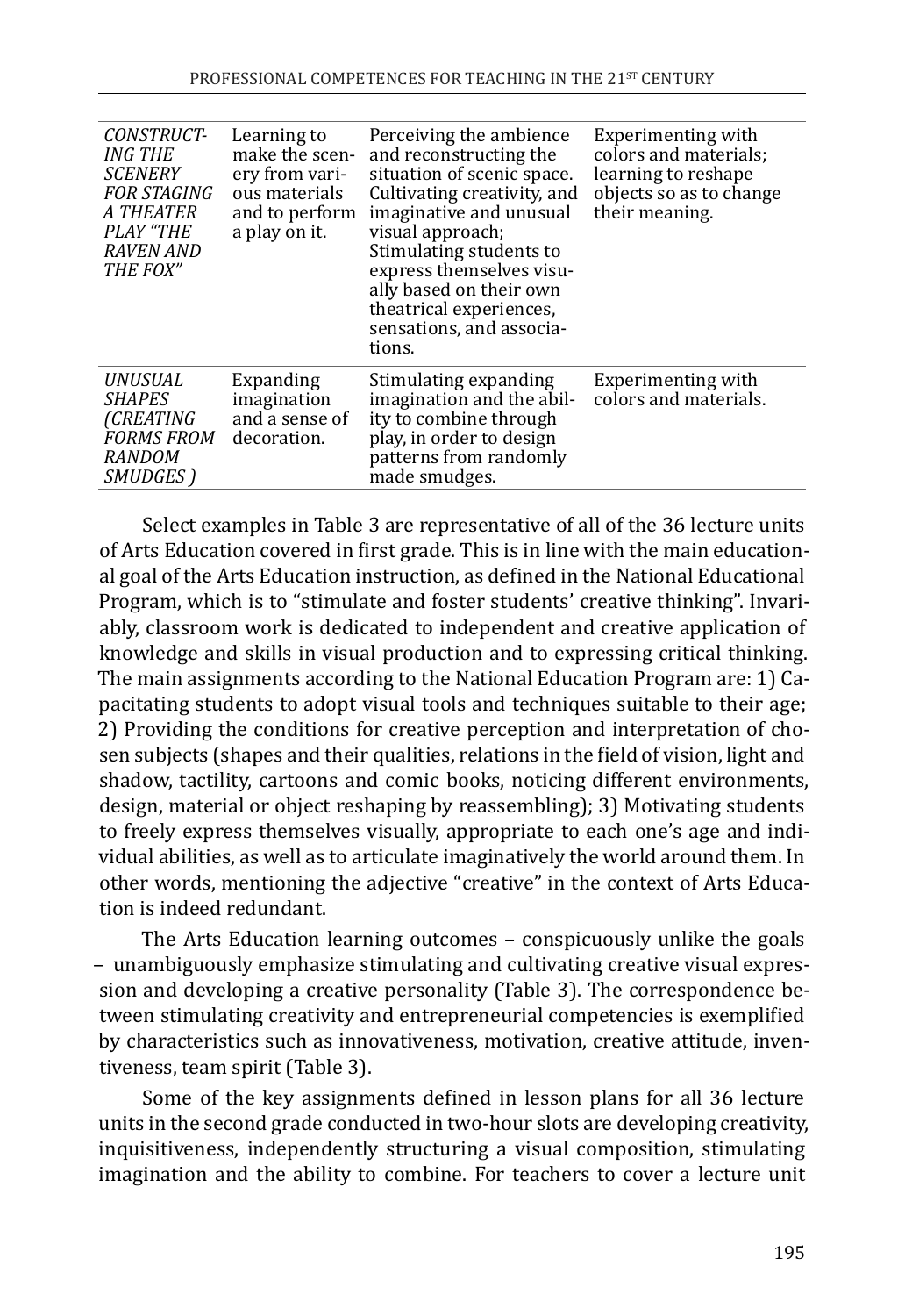adequately, that is, to ensure a creative environment, they need to be familiar with and confident in practical application of all visual techniques, individually and in combination; they need to be trained in Fine Art Theory and to combine tactile, visual, and auditory stimuli (Stojanović Stošić 2016). To quote a recent diagnosis, "Truly creative learning spaces are ones in which learners and teachers are mutually engaged in diverse thinking, critiquing each other's viewpoints and working on problems collaboratively" (ICED 2014, Smith, Nerantzi, Middleton).

Unlike Arts Education, the school subject of Serbian Language does not offer opportunities for stimulating entrepreneurial competencies and creative skills in every lecture unit. Of those that do so, we have selected few of the most representative examples, evenly from Grammar, Literature, and Composition; they are presented in Table 4.

| <b>LECTURE UNIT</b>                                                                                   | GOALS | <b>ASSIGNMENTS</b>                                                                                                                                                                           | LEARNING<br><b>OUTCOMES</b>                                                        |
|-------------------------------------------------------------------------------------------------------|-------|----------------------------------------------------------------------------------------------------------------------------------------------------------------------------------------------|------------------------------------------------------------------------------------|
| <b>Grammar</b> instruction                                                                            |       |                                                                                                                                                                                              |                                                                                    |
| <i><b>VERBS, DEFINITIONS</b></i><br>AND BASIC MEANINGS<br>OF PRESENT, PERFECT,<br><b>FUTURE TENSE</b> |       | Developing the ability to<br>apply acquired knowledge.                                                                                                                                       |                                                                                    |
| <b>MATERIAL</b><br><b>ADJECTIVES</b>                                                                  |       | Capacitating the student<br>to absorb knowledge inde-<br>pendently; vocabulary en-<br>richment.                                                                                              |                                                                                    |
| DEFINITIONS, MEAN-<br><b>INGS, AND TYPES OF</b><br><b>CLAUSES</b>                                     |       | Advancing linguistic and<br>stylistic confidence; devel-<br>oping a sense of regular,<br>fluent, and efficient oral<br>and written expression.                                               |                                                                                    |
| <b>NUMBERS</b>                                                                                        |       | Developing abstract think-<br>ing.                                                                                                                                                           |                                                                                    |
| Literature instruction                                                                                |       |                                                                                                                                                                                              |                                                                                    |
| YOU'LL NEVER GUESS<br>WHY TWO GOLDEN<br><b>BROTHERS QUAR-</b><br>RELLED –<br>DOBRICA ERIĆ             |       | Learning to adequately<br>use literary language for<br>different oral and written<br>purposes and in different<br>communicational situa-<br>tions; developing creativity<br>and imagination. | Explaining<br>and<br>evaluating events<br>and actions of liter-<br>ary characters. |

*Table 4. Serbian Language curricula*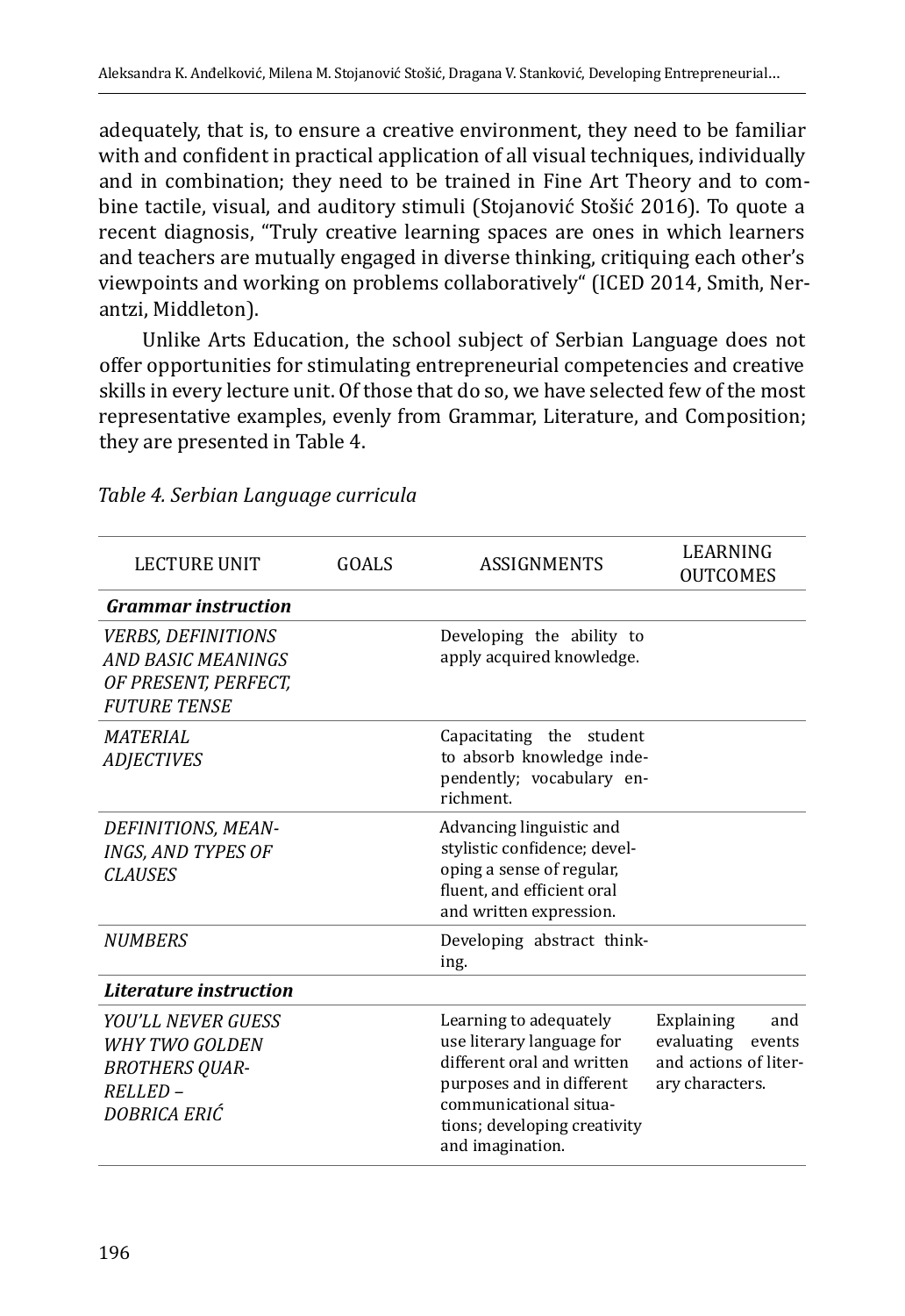| THE FIREFLY<br><i><b>WHEAT-DEALER AND</b></i><br>MILLER - A POEM BY<br>DOBRICA ERIĆ            |                                                                                                                                                       | Cultivating verbal expres- Explaining<br>vocabulary<br>sion,<br>ment; learning to work in like the text, why<br>groups.                     | why<br>enrich-they like or do not<br>is it or is not inter-<br>esting, do they ap-<br>prove of the actions<br>of characters.      |
|------------------------------------------------------------------------------------------------|-------------------------------------------------------------------------------------------------------------------------------------------------------|---------------------------------------------------------------------------------------------------------------------------------------------|-----------------------------------------------------------------------------------------------------------------------------------|
| <b>AUTUMN - A POEM BY</b><br>VOJISLAV ILIĆ                                                     |                                                                                                                                                       | Developing abstract think-<br>ing; focusing on creative<br>and investigative process.                                                       |                                                                                                                                   |
| A STORY ABOUT A<br><b>BOY AND THE MOON -</b><br>BRANKO V. RADIČEVIĆ                            |                                                                                                                                                       | Critical evaluation of the<br>text.                                                                                                         | Identifying cor-<br>relations between<br>events; interpret-<br>ing literary ideas,<br>corroborates them<br>by citing the text.    |
| <i>THE LITTLE PRINCE</i><br>– ANTOINE DE<br>SAINT-EXUPÉRY                                      |                                                                                                                                                       | Stimulating students to<br>engage in independent<br>literary writing; arousing<br>the interest to explore.                                  | Reaches conclu-<br>sions about the<br>text.                                                                                       |
| CINDERELLA, A<br><b>FAIRYTALE FOR STAGE</b><br>PERFORMANCE                                     | Stimulating<br>students to in-<br>dependently ex-<br>press themselves<br>linguistically,<br>literarily, and<br>performatively.                        | Developing critical think-<br>ing and the deliberative<br>abilities.                                                                        | Learning to begin<br>and end the narra-<br>tion in an interest-<br>ing way; learning<br>to defend a claim<br>or a position.       |
| <b>Composition instruction</b>                                                                 |                                                                                                                                                       |                                                                                                                                             |                                                                                                                                   |
| THE DEAREST PAGE<br>OF MY DIARY, DE-<br><b>SCRIBING SUMMER</b><br><b>ADVENTURES</b>            | Narrating an<br>event inde-<br>pendently.                                                                                                             |                                                                                                                                             | Adopting basic<br>principles of con-<br>versation;<br>learning to begin<br>and end the narra-<br>tion in an interest-<br>ing way. |
| <b>AUDIENCE CHOICE</b><br>(A POEM BY M.<br>ODALOVIĆ); A<br>THEMED WALL PAPER<br><b>PROJECT</b> | Developing<br>verbal expres-<br>sion culture<br>and enriching<br>vocabulary,<br>staying on topic<br>in a conversa-<br>tion, expressing<br>viewpoints. | Learning to enjoy indepen-<br>dent aesthetic articulation.<br>Developing imagination<br>and creativity.<br>Learning to enjoy group<br>work. | Learning to explain<br>their ideas; learn-<br>ing to defend a<br>claim or a position.                                             |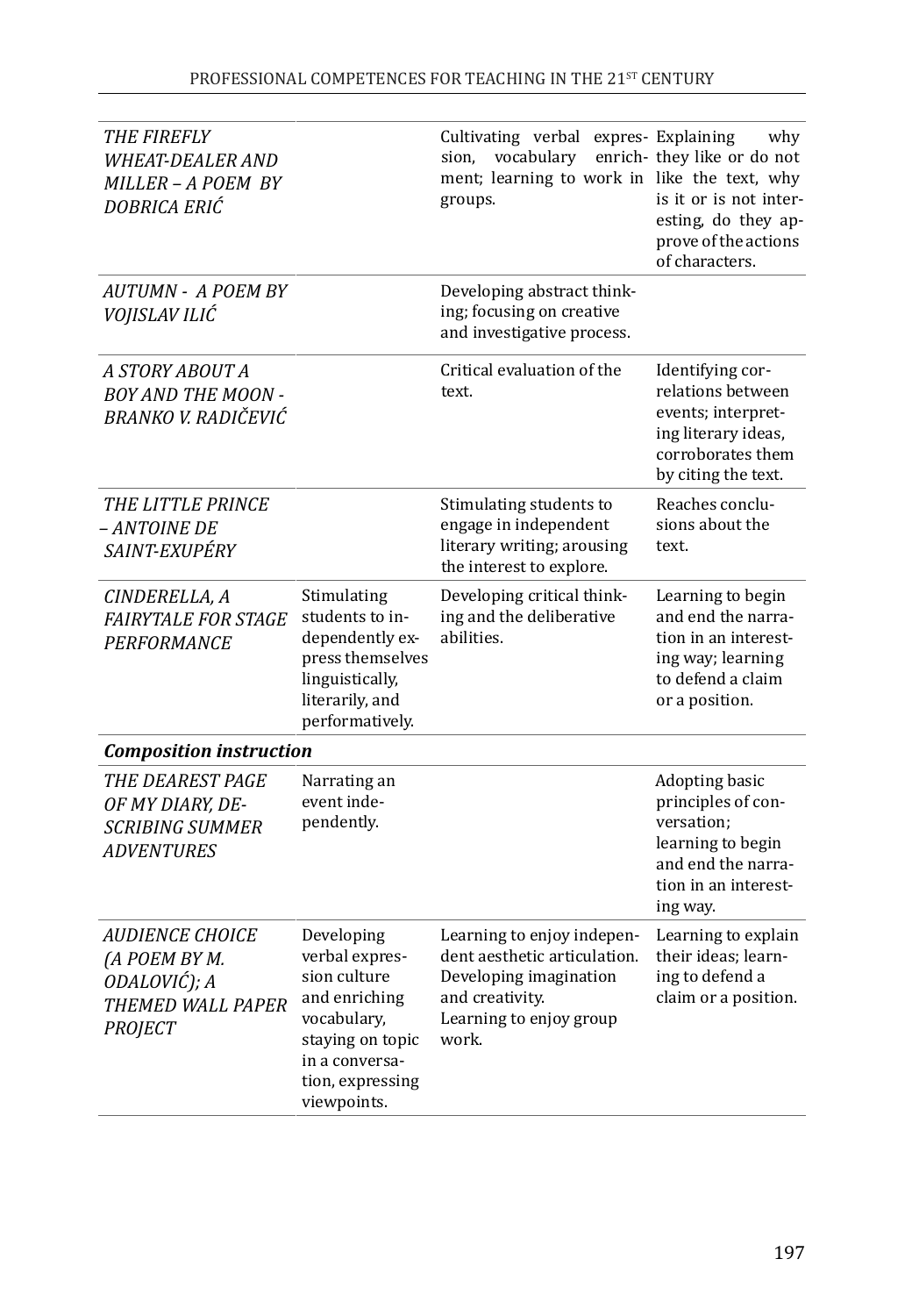| <i>SPEAKING THE MOST</i><br><b>BEAUTIFUL VERSES</b><br>AND SENTENCES, IL-<br><b>LUSTRATING STORIES</b><br><b>AND POEMS</b> | Interpreting and<br>evaluating select<br>literary works.                                                                            | Experiencing, compre-<br>hending, broadly inter-<br>preting, and evaluating a<br>literary text;<br>Developing competitive-<br>ness.                                                                                                                                                                                | Communicating<br>and explaining<br>their attitude<br>about the text.                                        |
|----------------------------------------------------------------------------------------------------------------------------|-------------------------------------------------------------------------------------------------------------------------------------|--------------------------------------------------------------------------------------------------------------------------------------------------------------------------------------------------------------------------------------------------------------------------------------------------------------------|-------------------------------------------------------------------------------------------------------------|
| <b>RECOUNTING AN</b><br>EVENT, EXERCISES IN<br><b>ORAL EXPRESSION</b>                                                      | Mastering basic<br>guidelines of<br>Serbian literary<br>language.                                                                   | Developing a sense of regu-<br>lar, fluent, and efficient oral<br>and written expression;<br>capacitating students to<br>express and verbally artic-<br>ulate thoughts and feelings,<br>impressions about their<br>own or someone else's<br>experience, and especially<br>to describe a sight or an<br>experience. |                                                                                                             |
| <b>LITERARY CHARAC-</b><br><b>TERS ROLE PLAYING</b>                                                                        | Using literary<br>language for<br>different oral<br>and written<br>purposes and in<br>different com-<br>municational<br>situations. | Stimulating students to<br>independently express<br>themselves linguistically,<br>literarily, and performa-<br>tively; cultivating verbal<br>expression, vocabulary<br>enrichment.                                                                                                                                 | Reaches conclu-<br>sions about the<br>text.                                                                 |
| <b>MAKING OUR OWN</b><br><b>FAIRYTALE</b>                                                                                  |                                                                                                                                     | Developing imagination<br>and creativity.                                                                                                                                                                                                                                                                          | Adjusting the<br>speech register<br>depending on the<br>communicational<br>situation (formal/<br>informal). |
|                                                                                                                            |                                                                                                                                     |                                                                                                                                                                                                                                                                                                                    |                                                                                                             |

The analysis above demonstrates that grammar instruction is not rich in contents that stimulate entrepreneurial competencies and creativity. Only a few grammar lecture units direct students towards tasks that stimulate entrepreneurial spirit. These tasks are by and large improving communication skills (Table 4); after all, the main goal of grammar instruction is to enable students to successfully communicate in native language (Klepić, 2018). Other competencies include developing cognitive activities, self-reliance, self-fulfillment, independence. Teachers provide a creative environment in the classroom when they approach a lecture unit creatively. To do so, they need to ensure appropriate motivation to students; for example, a grammar unit can be exemplified by comparing a literary text or a certain speech situation with the students' individual speech experiences and local linguistic habits (Marinković 1995: 130). Exercises like these can replace rote memorization of grammar rules, the old-fashioned approach still found present in modern classrooms.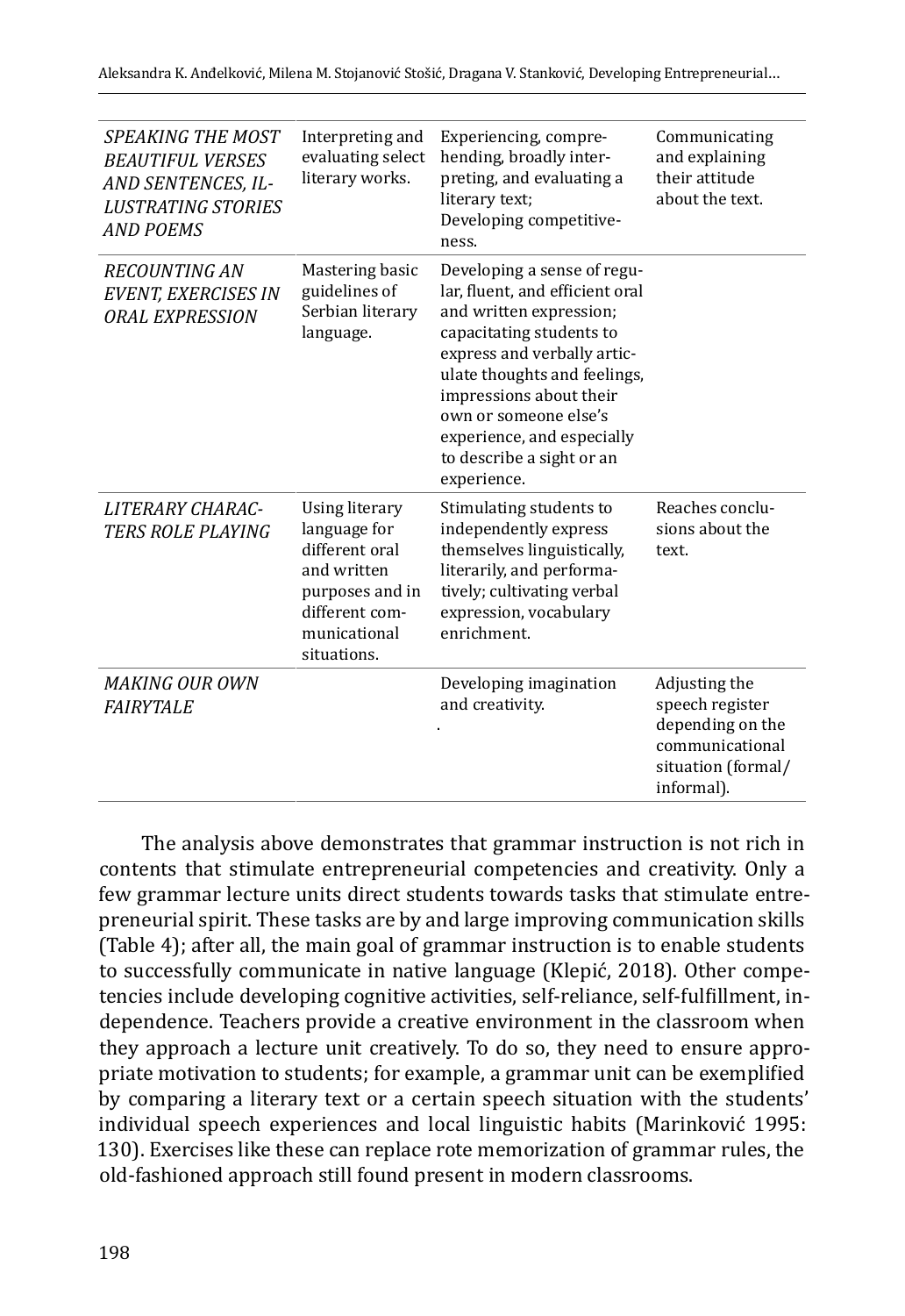Meanwhile the course in Literature within Serbian Language is shown to be far richer in content that stimulates entrepreneurial competencies through stimulating creativity. Alongside communication skills, assignments are oriented towards stimulating creativity, imagination, team spirit, cognitive activities, efforts to create and explore, critical thinking. The expected learning outcomes are to explain, evaluate, provide rationale and support with arguments, interpret events, characters, ideas, conclude, communicate and defend one's position, narrate in an interesting way. All of these activities contribute to developing critical thinking, imagination, originality, inventiveness, inquisitiveness, ability to adapt and improvise, self-reliance, self-confidence, nonconformism, receptiveness to new experiences, willingness to take risks, independent thinking and judgment, consistence and perseverance, courage, initiative, sense of humor, motivation.

Instruction in Composition likewise abounds in contents that stimulate entrepreneurial competencies and creativity (Table 4). This is because this area of language instruction is pragmatically oriented towards cultivating fluent and appropriate verbal articulation in everyday life (Janjić, 2008: 138). The goals, assignments, and learning outcomes all revolve around creative oral and written expression; thus, all those entrepreneurial competencies stimulated in other areas of Serbian Language course are here pursued through creative speech acts.

*Examples of fostering entrepreneurial competencies in the arts education and serbian language instruction*

There are various activities in Arts Education and Serbian Language which can stimulate entrepreneurial competencies. Some of the many include:

- Producing a theatre show dramatizing and visualizing a script;
- Festive bazaar fundraising sale of students' artworks from Arts Education class;
- Visiting local, privately-owned publishing houses for first-hand experience of a small business;
- Taking part in designing student web contents, such as the class website, under the guidance of senior students;
- Taking part in organizing thematic workshops, under the guidance of teachers/senior students;
- Taking part in initiating and editing school newspapers;
- Taking part in hosting visits by invited authors and artists;
- Taking part in decorating the school's interior and exterior;
- Inviting students to planning project-based learning as a foundation for developing entrepreneurial competences through practical application of the acquired knowledge.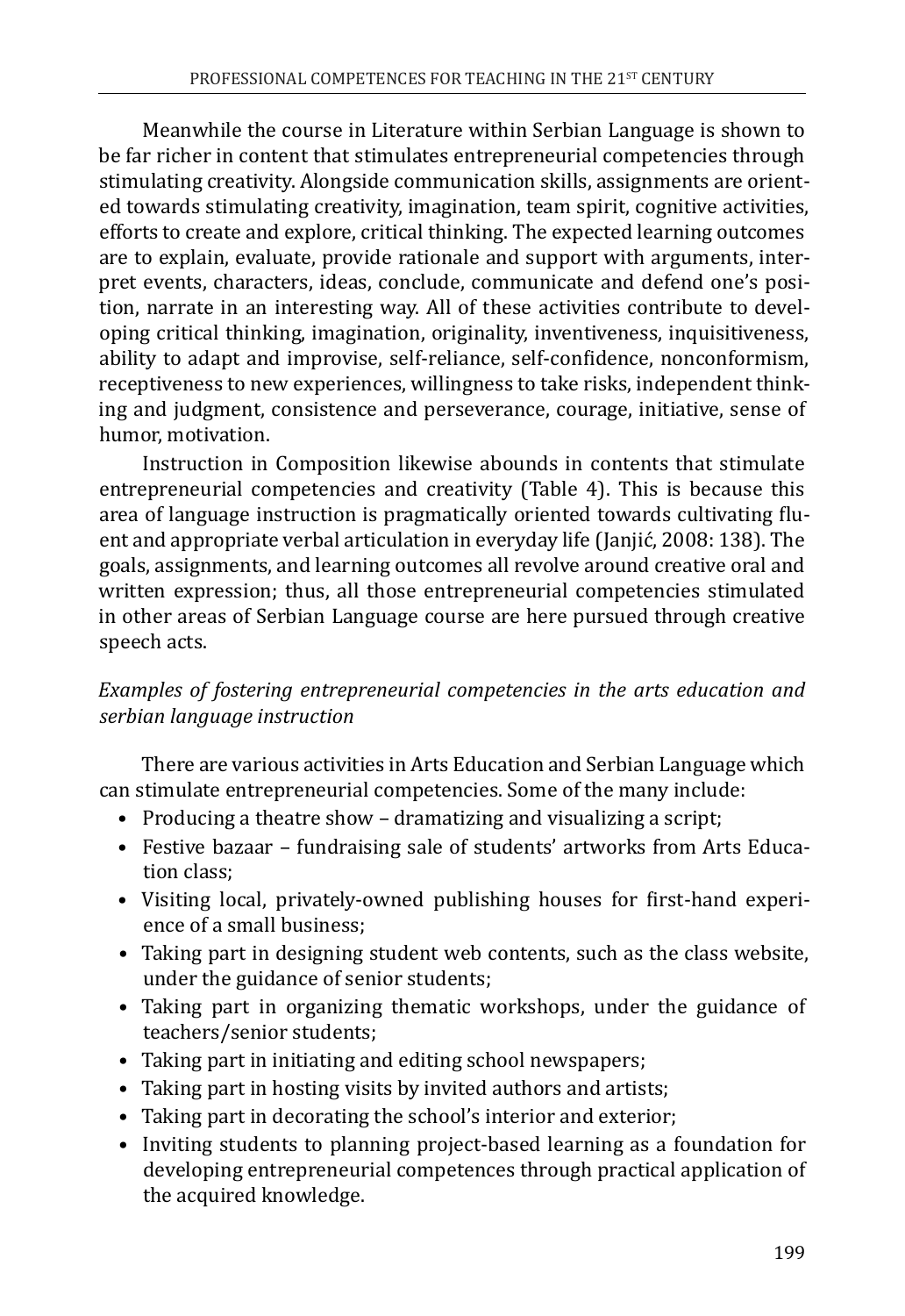#### **Conclusion**

We can conclude, therefore, that creativity and entrepreneurship are associated phenomena, and that stimulating creativity from the beginning of elementary education can contribute do developing entrepreneurial competences of students and teachers.

Their close interconnectedness calls for their equal representation in teaching. Despite growing tendencies, the current Competencies Rulebook analyzed above is for the most part lacking in contents that stimulate creativity and entrepreneurial competencies in teachers. The Teachers Competencies Standards reveal a narrow view on the learning process; they are restricted to acquiring knowledge in a given area, which can come down to essentially prescribing rote memorization as the preferred learning mode. This significantly discourages the creative initiative of teachers, which is fundamental for the creative input in fostering entrepreneurial competencies.

Meanwhile, possibilities for fostering these competencies are offered in every Arts Education lecture unit. Within the Serbian Language curriculum, grammar instruction, in contrast to literature and composition instruction, offers the least possibilities for developing creativity, although a creative approach can rescue grammar instruction from dryly memorizing rules and definitions. The curricula provided by the National Program constitute a promising starting point. It is now up to the teachers to organize class activities so as to keep creativity in focus, ultimately, to activate their own entrepreneurial and creative resources to inspire them in their students.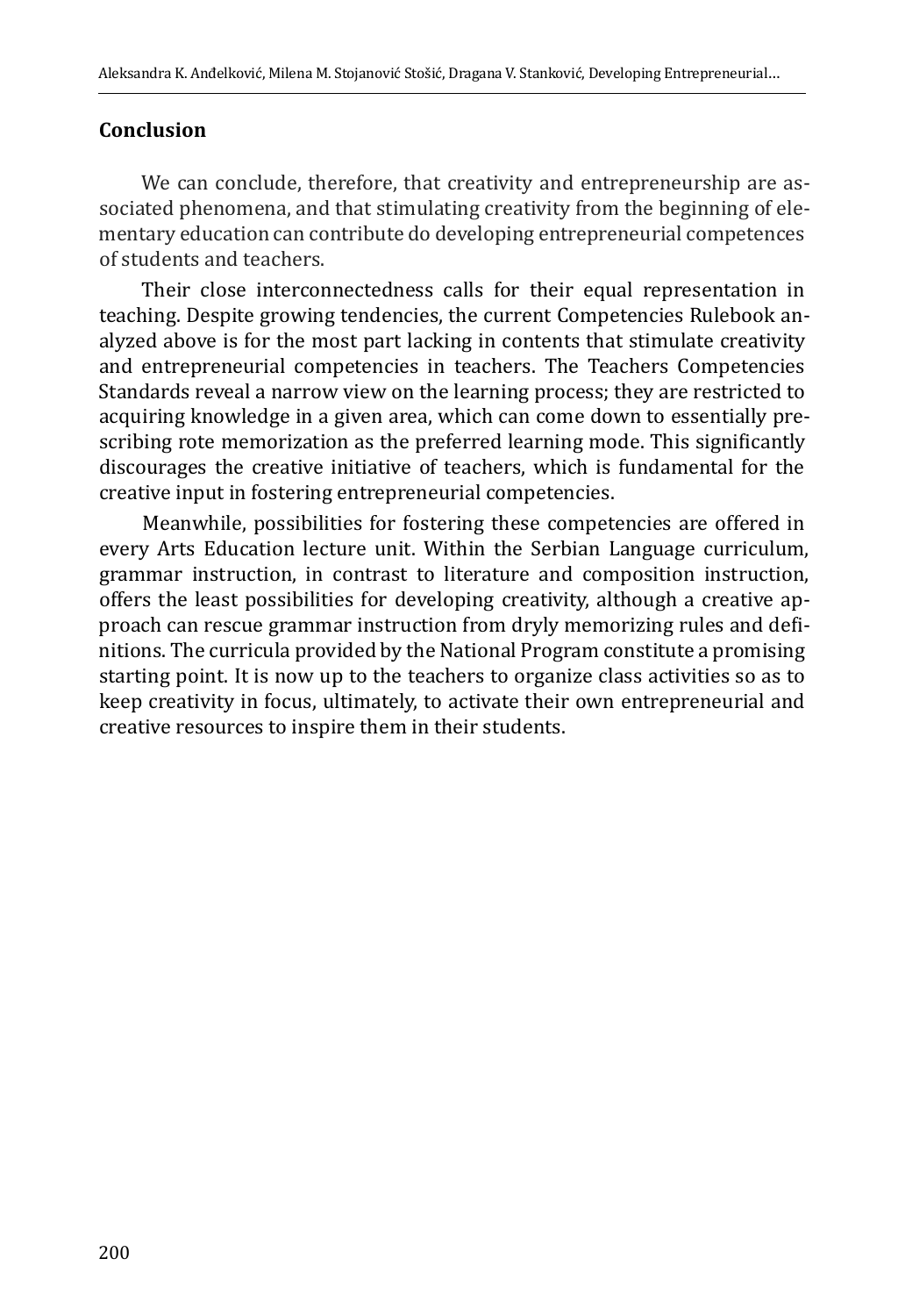#### **References**

Alberti, F., Sciascia, S. & Poli, A. (2004). *Entrepreneurship Education: Notes on an Ongoing Debate.* Annual IntEnt Conference. University of Napoli Federico II (Italy), 4‒7 July 2004.

Amabile, T. (1996). *Creativity in Context.* Boulder, CO: Westview Press.

Beghetto, R. A. & Plucker, J. (2006). The relationship among schooling, learning, and creativity: "All roads lead to creativity" or "you can't get there from here"? In: J. C. Kaufman, J. Baer (Eds.), *Creativity and reason in cognitive development*  (pp. 316‒332). New York: Cambridge University Press. [https://doi.org/10.1017/](https://doi.org/10.1017/CBO9780511606915.019) [CBO9780511606915.019](https://doi.org/10.1017/CBO9780511606915.019)

Bjekić, D., Stojković, M., Kuzmanović, B. & Rendulić, G. (2017). Preduzetničko obrazovanje uokvireno profesionalnim razvojem nastavnika [Entrepreneurial education within the teacher's professional development]. U: A. Veljović (ur.), *Zbornik radova ITOP 2017* (pp. 17–30). Čačak: Fakultet tehničkih nauka.

Cardon, S. M., Wincent, J., Singh, J. & Drnovsek, M. (2009). The Nature and Experience of Entrepreneurial Passion. *Academy of Management Review* 34(3), 511‒532.

European Commission (2007). *Key competences for lifelong learning*, *European reference Framework*. Luxembourg: Office for Official Publications of the European Communities.

European Commission (2011). *Entrepreneurship Education: Enabling Teachers as a Critical Success Factor.* A report on Teacher Education and Training to prepare teachers for the challenge of entrepreneurship education. Bruxelles: Europian Commision. <https://doi.org/10.1142/S0218495810000501>

Fillis, I, R. & Rentschler, R. (2010). The Role of Creativity in Entrepreneurship. *Journal of Enterprising Culture*, 18(01), 49‒81.

Gavrilović, S. & Pravdić, P. (2017). Preduzetničko obrazovanje uokvireno profesionalnim razvojem nastavnika [Entrepreneurial education within the teacher's professional development]. U: A. Veljović (ur.), *Zbornik radova ITOP 2017* (pp. 17–30). Čačak: Fakultet tehničkih nauka.

Gralewski, J. (2016). Teachers' Beliefs About Creativity and Possibilities for its Development in Polish High Schools: A Qualitative Study. *Creativity. Theories – Research ‒ Applications* (3)2, 293‒329. <https://doi.org/10.1515/ctra-2016-0019>

Jackson, N. (2006). Imagining a different world. In: N. Jackson, M. Oliver, M. Shaw, J. Wisdom (Eds.), *Developing creativity in higher education: an imaginative curriculum*  (pp. 1‒10). Abingdon: Routledge.

Janjić, M. (2008). Inovacije nastavnih oblika u nastavi govorne kulture. *Inovacije u nastavi* [Innovations in speech culture instruction], 21/2, 135-141.

Klepić, S. (2018). *Novi modeli u nastavi srpskog jezika i književnisti* [New models in teaching Serbian language and literature]. Doktorska disertacija. Novi Sad: Filozofski fakultet.

Kumar, A., Singh, A. K. & Yogi, R. K. (2015). Entrepreneurship Development. In: A.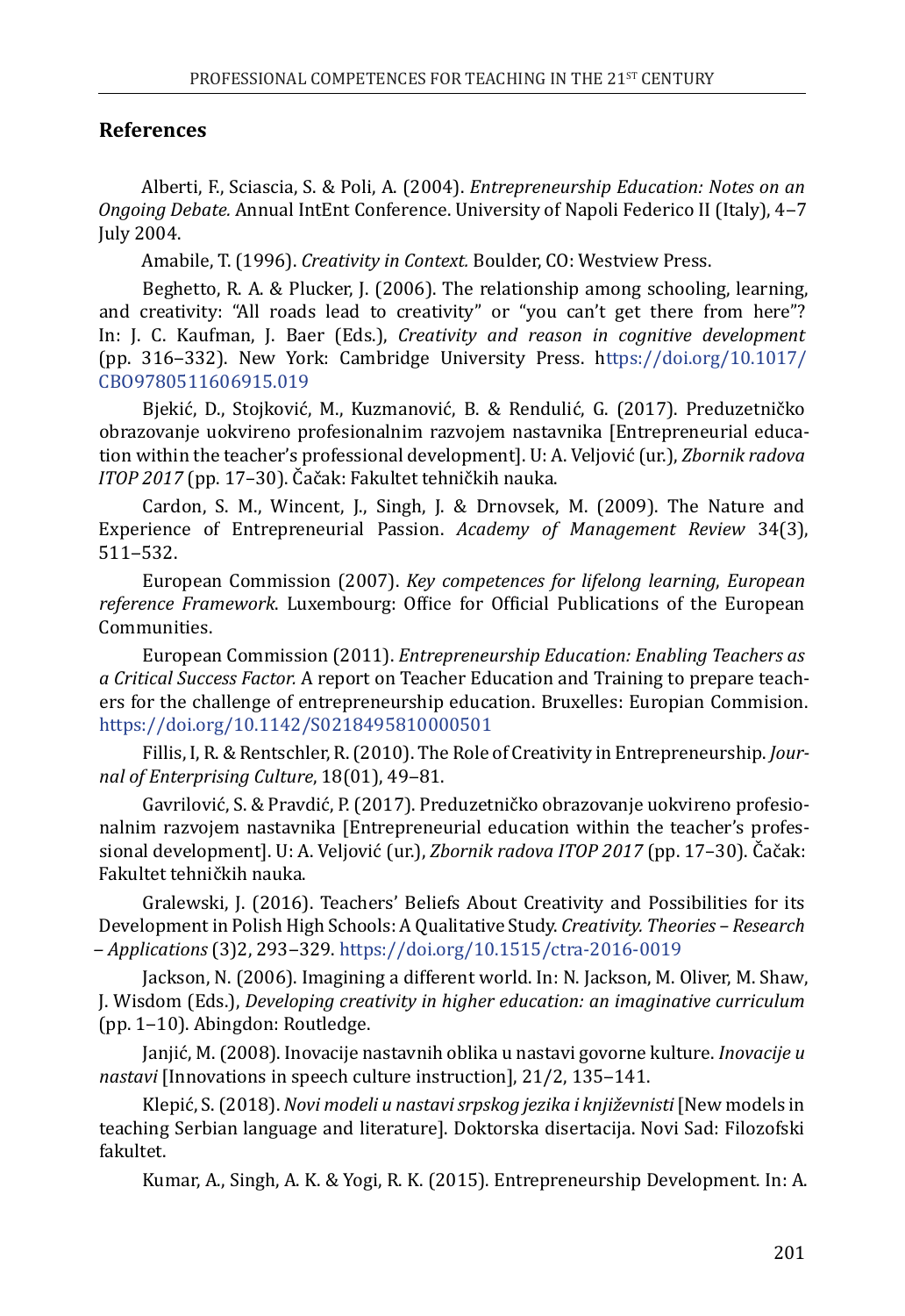Kumar, A. K. Jaiswal, A. K. Singh, R. K. Yogi (Eds.), *Advances in Lac Production, Processing, Product Development and Value Addition* (pp. 176‒187). Namkum, Ranchi, Jharkhand, India: ICAR-Indian Institute of Natural Resins and Gums.

Кvaščev, R. (1981). *Psihologija stvaralaštva* [Psychology of creativity]. Beograd: Zavod za udzbenike I nastavna sredstava.

Lucas, B. (2001). Creative Teaching, Teaching Creativity and Creative Learning. In: A. Craft, B. Jeffrey, M. Leibling (Eds.), *Creativity in Education* (pp. 35–44). London: Continuum.

Maksić, S. & Pavlović, J. (2014). Implicitne teorije kreativnosti nastavnika osnovne škole: studija slučaja [Implicit creativity theories by elementary school teachers]. *Psihologija* 47(4), 465‒483.<https://doi.org/10.2298/PSI1404465P>

Maksić, S. (2006). *Podsticanje kreativnosti u školi* [Fostering creativity in school]. Beograd: Institut za predagoška istraživanja.

Marinković, S. (1995). *Metodika kreativne nastave srpskog jezika i knji*ž*evnosti* [Creative Serbian language and literature teaching methodology]. Beograd: Kreativni centar.

Matthews, J. H. (2007). Creativity and entrepreneurship: Potential partners or distant cousins? In R. Chapman (Ed.), *Managing our intellectual and social capital: Proceedings of 21st ANZAM 2007 conference* (pp. 1–17). Sydney: ANZAM.

Montgomery, D., Bull, K. S. & Baloche, L. (1993). Characteristics of the Creative Person: Perceptions of University Teachers in Relation to the Professional Literature. *American Behavioral Scientist*, 37(1), 68‒78.

National Advisory Committee on Creative and Cultural Education. (1999). *All our futures: Creativity, culture & education*. Sudbury, Suffolk: Department for Education and Employment.

Robinson, K. (2009). *The Element: How Finding Your Passion Changes Everything.*  New York:Penguin/Viking.

Ševkušić, S., Stojanović, Lj. & Simijonović, R. (2018). Koji faktori oblikuju nameru srednjoškolaca da se bave preduzetništvom? [Which factors influence high-school students to engage in entrepreneurship?]. *Zbornik Instituta za pedagoška istraživanja*, br.1, 158‒181. DOI:<https://doi.org/10.2298/ZIPI1801158S>

Shaughnessy, M. F. (1998). An interview with E. Paul Torrance: About creativity. *Educational Psychology Review, 10(4), 441-452.* 

Škorc, B. (2012). *Kreativnost u interakciji* [Creativity in interaction]. Zemun: Mostart.

Smith, C., Nerantzi, C. & Middleton, A. (2014). *Promoting creativity in teaching and learning in Higher Education*. Proceedings ICED 2014 Stockholm, available at [http://](http://www.iced2014.se/proceedings/1120_Smith.pdf) [www.iced2014.se/proceedings/1120\\_Smith.pdf](http://www.iced2014.se/proceedings/1120_Smith.pdf)

Sternberg, R. J., Grigorenko, E. L. & Singer, J. L. (Eds.) (2004). *Creativity – From Potential to Realization*. Washington, D.C.: American Psychological Association.

Stojanović Stošić, M. (2016). *Razvijanje kreativnih sposobnosti dece kroz nastavu likovne kulture primenom taktilnih, vizuelnih i auditivnih podsticaja* [Development of children's creative abilities in arts education by applying tactile, visual and auditory stimuli]. Doktorska disertacija. Vranje: Pedagoški fakultet.